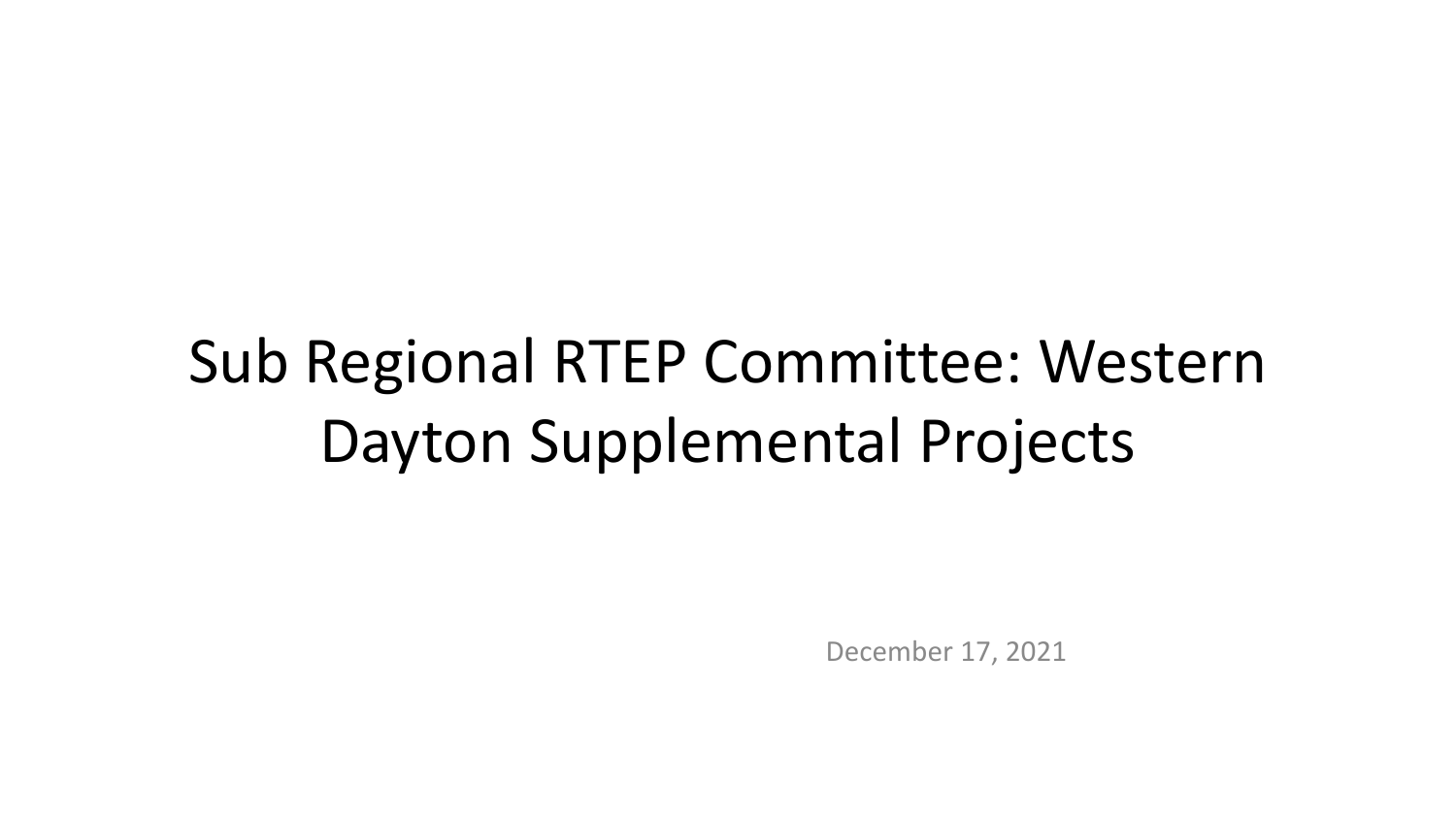## Needs

Stakeholders must submit any comments within 10 days of this meeting in order to provide time necessary to consider these comments prior to the next phase of the M-3 process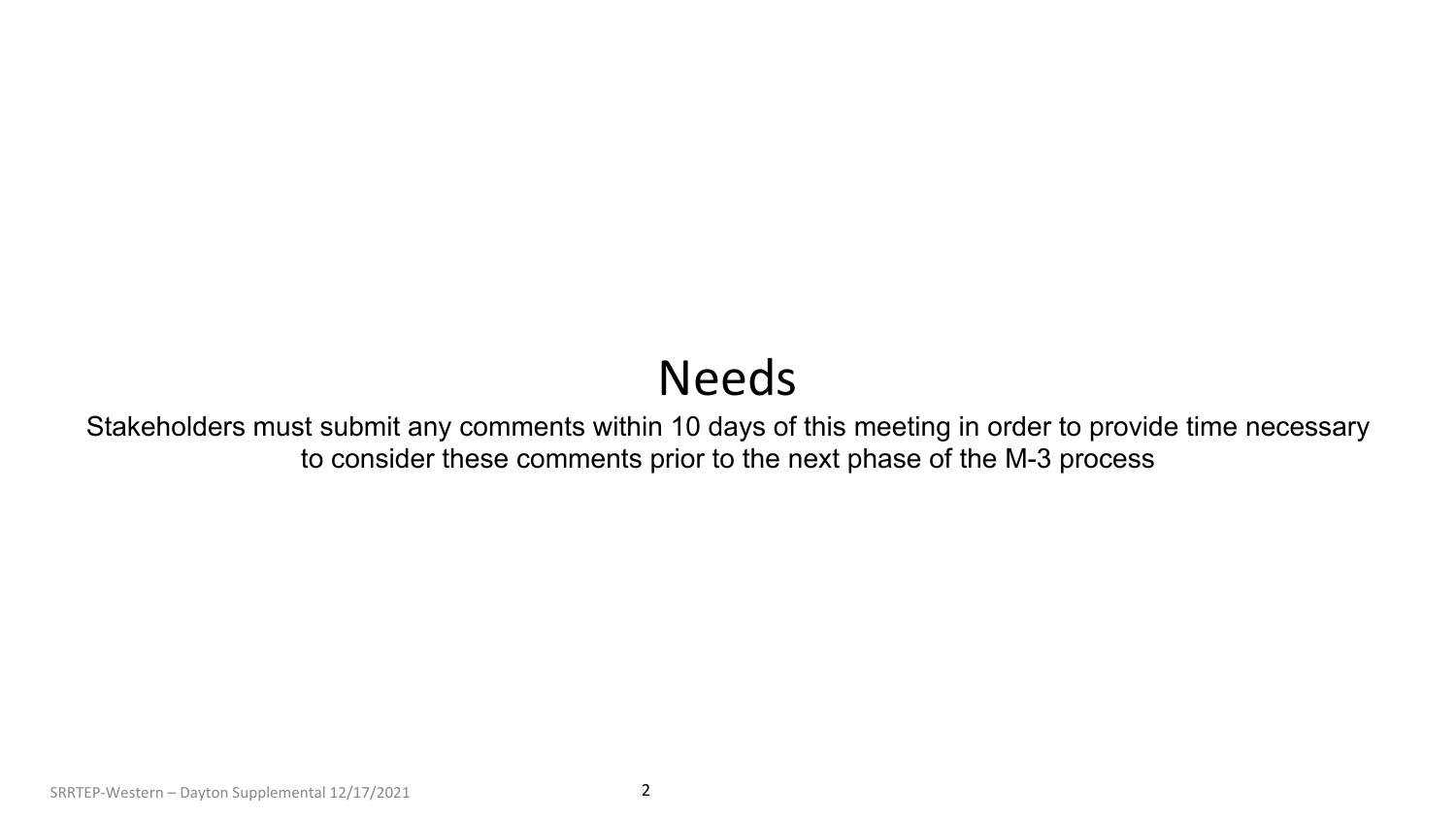

- **Need Number:** Dayton-2021-011
- **Process Stage:** Needs Meeting 12/17/2021
- **Project Driver:** Source for underlying distribution
- **Specific Assumption Reference:** Dayton Local Plan Assumptions (Slide 5)
- **Problem Statement:**
- $\triangleright$  AES Ohio transmission has received a request for a new distribution delivery point out of its proposed Octa substation.
- $\triangleright$  AES Ohio's Jeffersonville substation provides service to the local area distribution system and to a large industrial customer. For the contingency loss of the 69/12kV transformer serving the industrial customer, the remaining distribution source is unable to adequately support the customer's load.
- $\triangleright$  There are two 69/12kV distribution delivery points served via the Washington Court House substation. For the contingency loss of bank 2, the remaining distribution sources are unable to restore service to all load served from the substation
- As part of previously presented supplemental project (S2256), AES Ohio plans to construction a new 69kV ring bus substation designated as Octa. The Octa substation allows for a second 69kV source to be established into the radially fed Jeffersonville substation while avoiding the creation of a new three terminal line configuration. This proposal seeks to address historical reliability concerns associated with the radial 6902 Jamestown-Jeffersonville-Washington Court House circuit.
- $\triangleright$  The 6902-transmission circuit is approximately 31.16 miles in length utilizing wood pole construction and has recorded a total of 24 outages total to 1,887 minutes over the last 5 years.



Figure 1 : Area Map

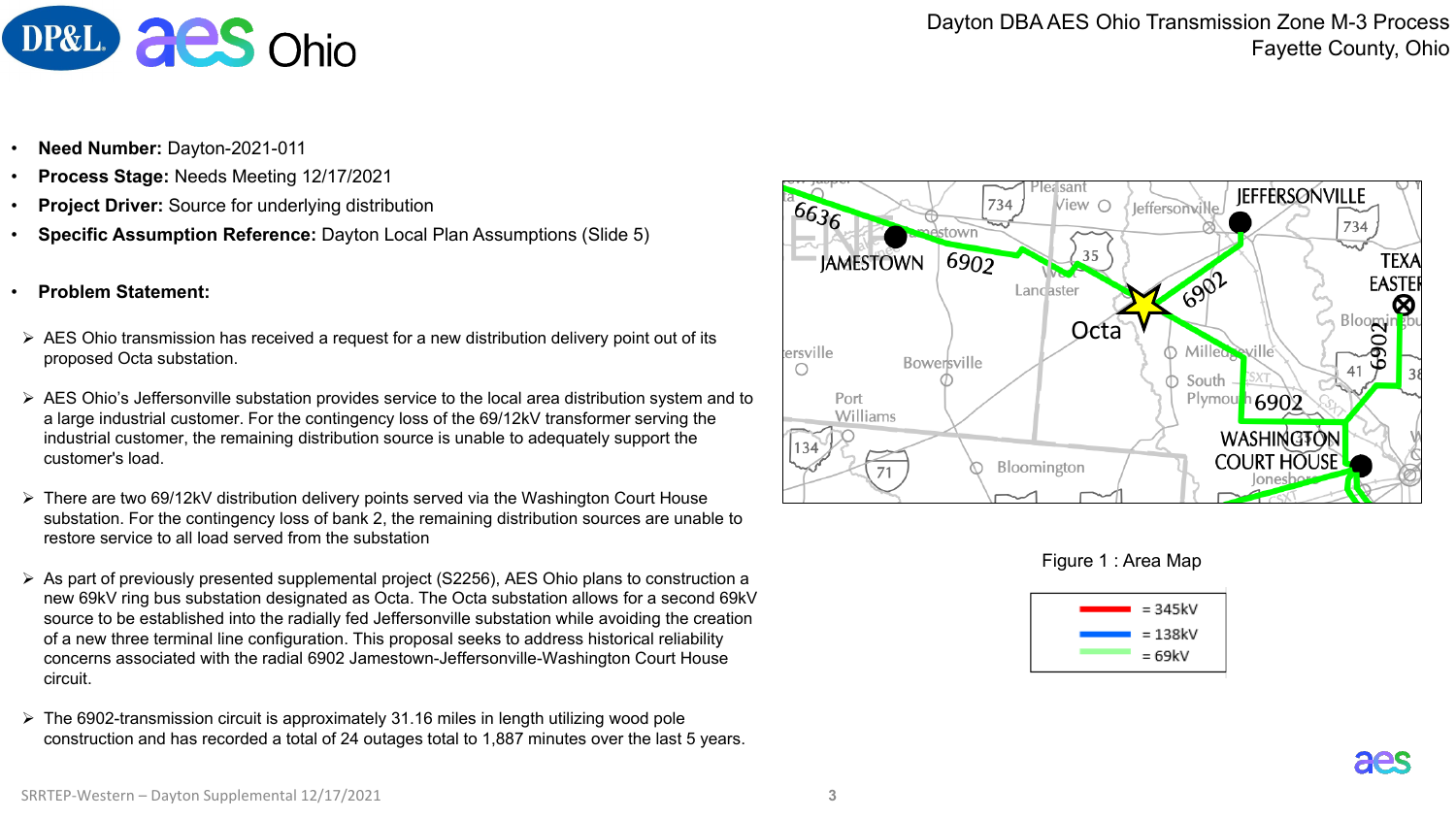

#### Dayton Transmission Zone M-3 Process

**Need Number:** Dayton-2021-012

**Process Stage:** Needs Meeting 12/17/2021

**Project Driver:** Requested Customer Upgrade, Operational Performance **Specific Assumption Reference:** Dayton Local Plan Assumptions (Slide 5)

**Problem Statement:**

- Logan County Electric Cooperative and Union Rural Electric Cooperative have both requested system upgrades due to being hard tapped off the 13819 Blue Jacket-Kirby 138kV line. The total combined load served by the tap is 10MWs.
- Due to lack of sectionalizing associated with the hard tap configuration, during outage conditions the Logan CEC & Union REC are forced to manually transfer the load served from the POI to alternate POIs.
- If any outages occur on the 14-mile Blue Jacket-Kirby 138kV line between the East Logan tap in AES Ohio's service territory and Kirby in First Energy's service territory, there is no way to restore service to the POI due to the lack of sectionalizing.
- Since 2016, the Blue Jacket-Kirby 138kV line has experienced 6 outages (4 permanent and 2 momentary). There has been 2 multiday outages in the past five years due to poles going down on the First Energy side and no quick way to restore service to the East Logan delivery point.



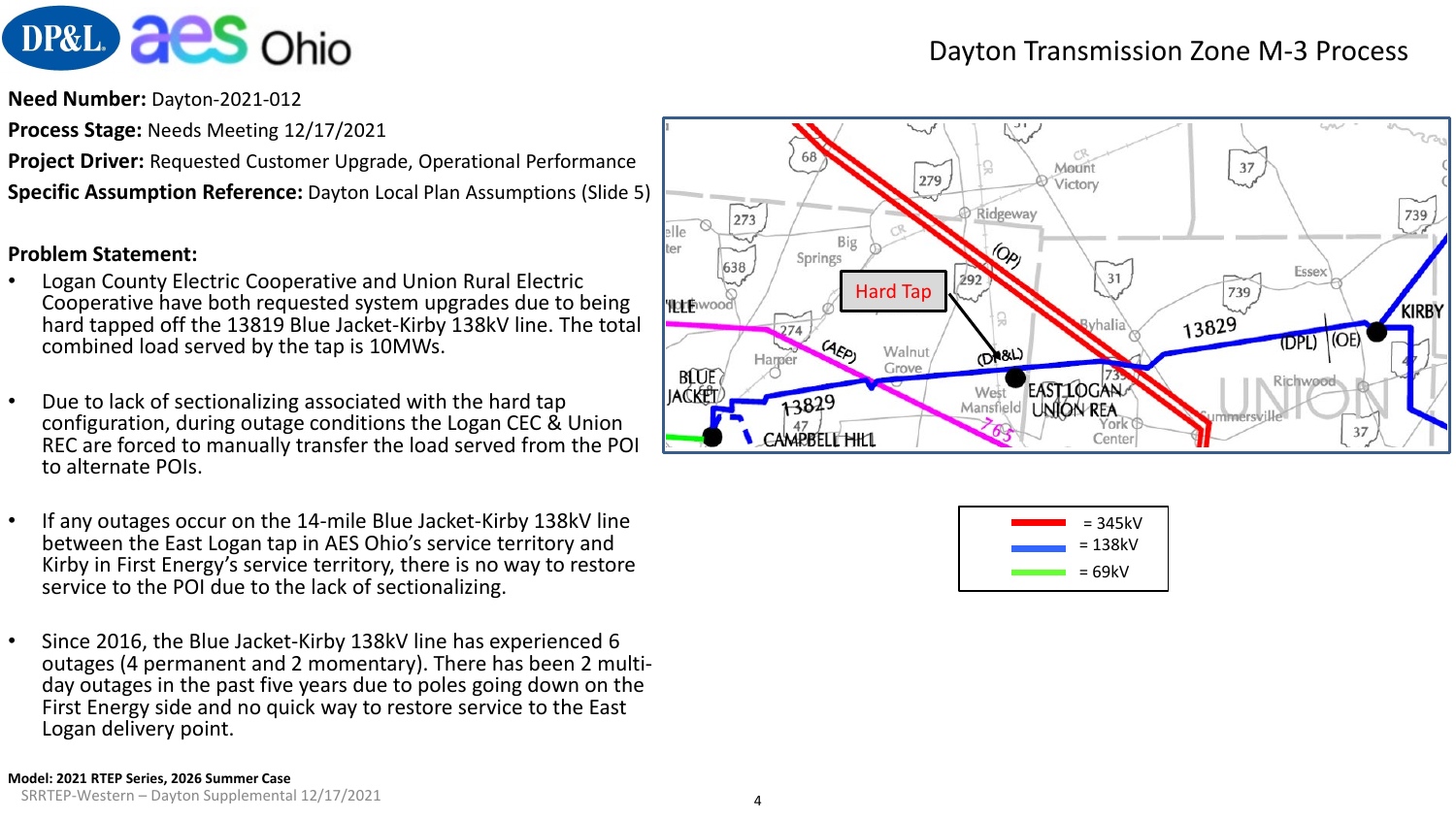### Appendix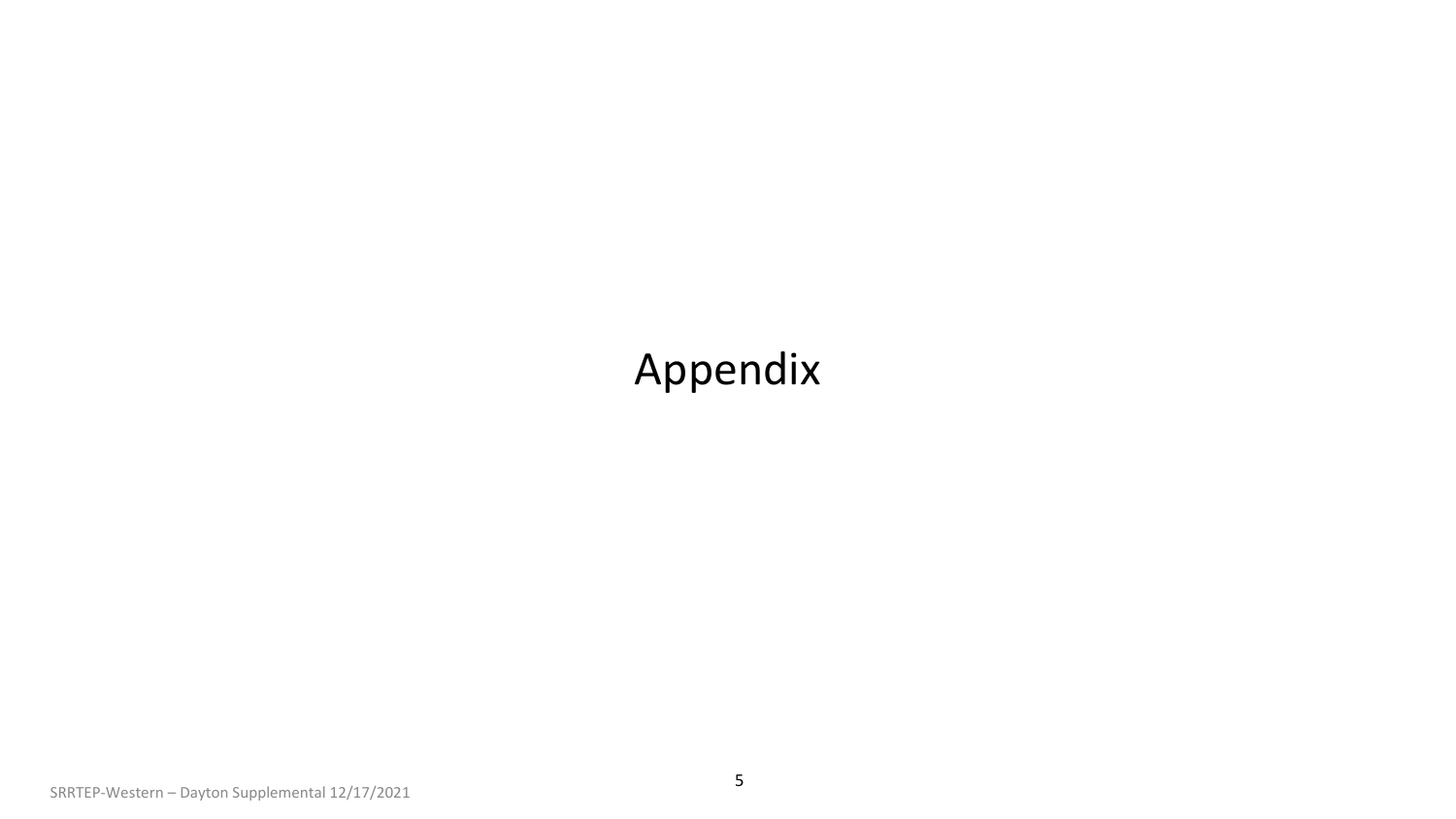## High Level M-3 Meeting Schedule

Stakeholder comments **10 days after Needs Meeting** 

| Assumptions  | <b>Activity</b>                                | Timing                             |
|--------------|------------------------------------------------|------------------------------------|
|              | Posting of TO Assumptions Meeting information  | 20 days before Assumptions Meeting |
|              | Stakeholder comments                           | 10 days after Assumptions Meeting  |
|              |                                                |                                    |
| <b>Needs</b> | <b>Activity</b>                                | Timing                             |
|              | TOs and Stakeholders Post Needs Meeting slides | 10 days before Needs Meeting       |

**Solutions** 

Submission of Supplemental Projects & Local Plan

| <b>Activity</b>                                    | Timing                           |
|----------------------------------------------------|----------------------------------|
| TOs and Stakeholders Post Solutions Meeting slides | 10 days before Solutions Meeting |
| Stakeholder comments                               | 10 days after Solutions Meeting  |

| <b>Activity</b>                                       | Timing                                                                                         |
|-------------------------------------------------------|------------------------------------------------------------------------------------------------|
| Do No Harm (DNH) analysis for selected solution       | Prior to posting selected solution                                                             |
| Post selected solution(s)                             | Following completion of DNH analysis                                                           |
| Stakeholder comments                                  | 10 days prior to Local Plan Submission for integration into RTEP                               |
| Local Plan submitted to PJM for integration into RTEP | Following review and consideration of comments received after<br>posting of selected solutions |